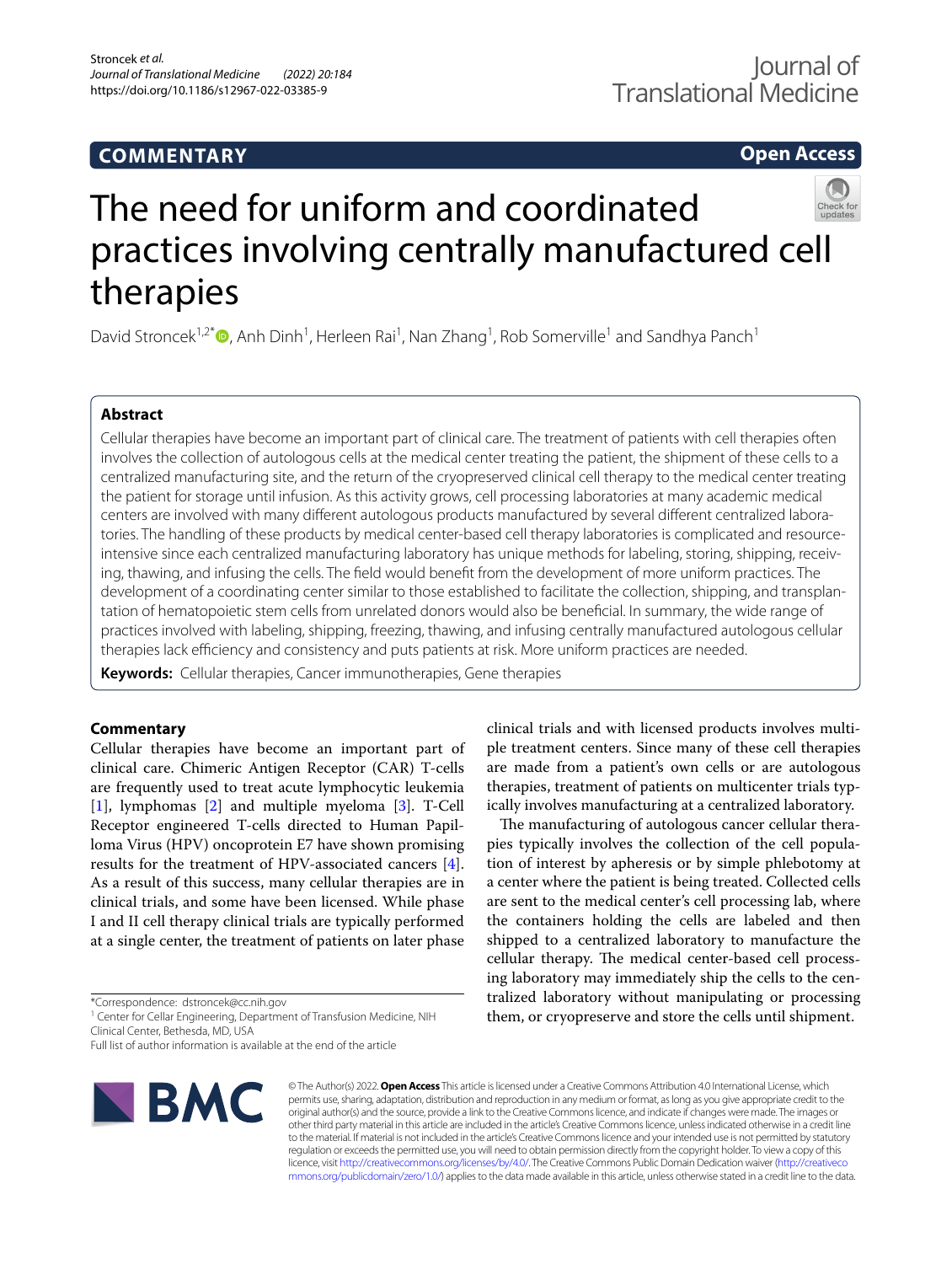After the centralized laboratory receives the cells, the autologous cell therapy is manufactured over several days. Since products from multiple patients may be manufactured concurrently, care must be taken by the centralized laboratory to maintain unique identifers on the cells throughout the manufacturing process in order to prevent patient product mix ups. After the manufacturing process is completed, the cell therapy is cryopreserved and stored. Lot-release testing is then completed, and the cell therapy is shipped to the medical center cell processing laboratory where the patient is being treated. The medical center cell processing laboratory receives, stores, thaws, and issues the cells for the infusion in the clinic or patient care unit.

While the most complicated and resource-intensive activity in this process is the centralized manufacturing of the cells, the activities of the medical center-based cell processing laboratory require a considerable amount of work. Our medical center-based cell processing laboratory frst became involved with these activities more than 10 years ago. This activity continues to grow, and we are now involved with several unique autologous products manufactured by a variety of biotech laboratories. We have found that each centralized manufacturing laboratory has specifc labeling, storage, shipping, receiving, thawing, and infusion requirements. This variability creates additional work for medical center-based cell processing laboratory staf. In addition, our and other medical center-based laboratories have dedicated staff who spend a significant amount of time managing logistics with each centralized manufacturing laboratory, including the coordination of product shipping and receipt [\[5](#page-2-4)].

Handling these autologous products is not only resource-intensive and cumbersome for the medical center-based cell processing laboratory, but it creates potential patient safety issues. For many of these cell therapies, our laboratory handles only 2 to 3 products annually for each clinical protocol, making it difficult for staff to stay profcient. In addition, the companies responsible for manufacturing the cellular therapies often change their procedures. The low level of activity and frequent modifcations increase the chances of errors related to product labeling or thaw and infusion that could endanger the patient or result in product discard/wastage.

The field would benefit from the development of more uniform practices. Protecting the intellectual property involved with a biotech's manufacturing process is important, but this should not impact labeling and shipping of the starting cellular material and receiving, thawing, and infusing the clinical cellular therapy. While standards and conventions have been developed for labeling of cell therapies, there is wide variation in the methods used for cryopreservation and thawing cells. Cell processing laboratories have been cryopreserving and thawing cellular therapies for many years using several diferent methods. The methods traditionally used came from research laboratories and are highly variable. More recently, a number of instruments, supplies, and reagents designed specifcally for cryopreserving, storing and thawing cells in a Good Manufacturing Practices (GMP) setting have become available. While the wide variety of cell types and qualities of cells being used clinically does not allow for the use of a single method, the development and use of best cryopreservation and thawing practices using GMP reagents are needed. Some standardization of the containers used to store the cell therapy, as well as cell infusion sets, would also be worthwhile.

The current situation is similar to the field of unrelated donor transplantation in the 1980s. At that time, blood centers identifed people who donated platelets for transfusion, who had been Human Leukocyte Antigen (HLA) typed, and would agree to donate marrow to an unrelated individual. A number of blood centers developed these registries of unrelated marrow donors, which allowed marrow transplants to occur among HLA-compatible unrelated donors and recipients and become widely available. However, searching for donors and coordinating the collection and transportation of marrow from the marrow collection center to the transplant center was labor-intensive. Each transplant center had to be in contact with multiple blood centers to identify a donor, and once a donor was identifed, each blood center had its own policies and practices for collecting and shipping marrow. These policies and practices often differed among centers. Consequently, the US government provided funds to establish the National Marrow Donor Program (NMDP), which maintained a single donor registry [\[6](#page-2-5), [7](#page-2-6)]. In addition, the NMDP developed uniform practices and coordinated the collection and shipment of marrow to transplant centers. While the production of autologous cell therapies does not require searching for HLA-compatible donors, the feld would likely beneft from an organization similar to the NMDP to create uniform policies and practices and coordinate the collection and shipment of the starting cellular material and the shipment of the fnal cellular therapy.

In summary, the current wide range of practices involved with labeling, shipping, freezing, thawing, and infusing centrally manufactured autologous cellular therapies creates unnecessary complexities and places patients at risk. More uniform practices are need. Toward this goal, an organization to coordinate the scheduling, shipment, and receipt of the cellular material used to manufacture the cells and the fnal cell therapy would be benefcial.